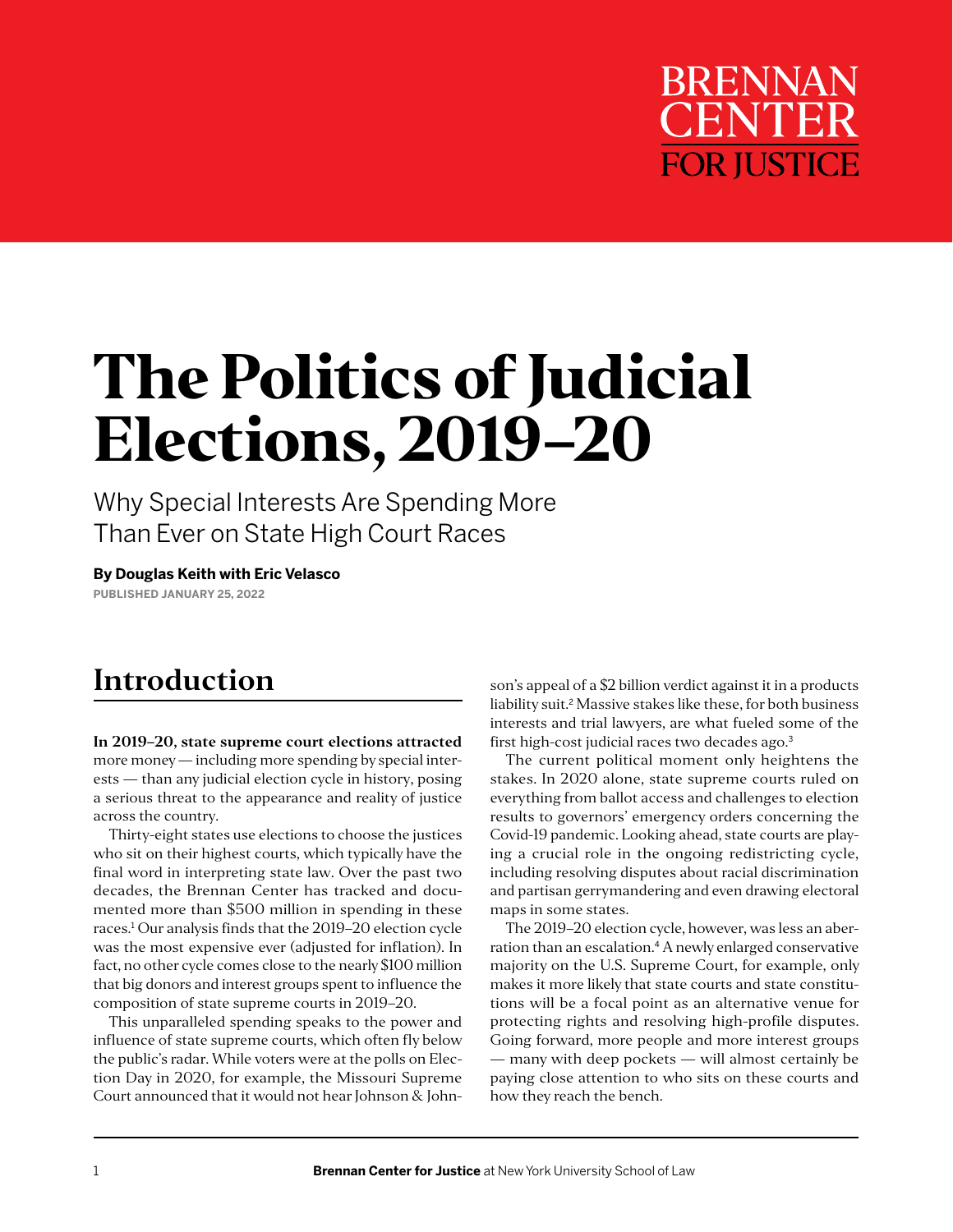#### **Key Findings**

- **State and national spending set new records.** This cycle set an overall national spending record of \$97 million, 17 percent higher than the previous record set in 2004 (adjusted for inflation). It also nearly doubled the record for spending in a retention election, in which a sitting justice stands for an up-or-down vote rather than face an opponent, with a \$9.9 million election in Illinois. State spending also hit new highs. North Carolina saw its most expensive state supreme court race ever, as did Wisconsin in 2019 — before breaking that record again in 2020.
- **Outside special interests spent more than ever.**  Interest groups set another record this cycle, spending an estimated \$35 million on ads and other election activities, independent of any amounts they contributed to the candidates themselves. This peak surpassed the previous high-water mark set in 2015–16 and more than doubled interest group spending in every prior cycle. Interest groups accounted for 36 percent of all spending in 2019–20 and spent more money than the candidates themselves in Michigan and Wisconsin. Interest groups on the left came closer than they have in previous cycles to matching those on the right, spending \$14.9 million compared to \$18.9 million by conservative groups.
- **The biggest spenders included both long-time players and newcomers.** As in other recent cycles, the Judicial Fairness Initiative (JFI) of the Republican State Leadership Committee (RSLC) was active in the most races, spending \$5.2 million across five states. At least \$1 million of the RSLC's budget came from the Judicial Confirmation Network (also known as the Judicial Crisis Network), the dark money group that also spent millions to put Neil Gorsuch, Brett Kavanaugh, and Amy Coney Barrett on the U.S. Supreme Court and that has perennially been one of the biggest spenders in state supreme court elections.<sup>5</sup> But new groups entered the fray as well: in Illinois, two in-state billionaires funded \$5.9 million in spending by Citizens for Judicial Fairness (CJF), and in Texas, in-state business interests, many from the oil industry, fueled \$4.5 million of spending by the newly formed Judicial Fairness PAC.

At a moment when our democracy is being tested, it is crucial to ask whether modern judicial elections leave state supreme courts equipped to play their vital constitutional role. Courts will need the public's trust to effectively counter antidemocratic forces, yet this uptick in spending gives the public little reason to trust that courts are independent of big donors, or any different than the political branches of government. Indeed, research suggests that election spending influences judicial decision-making — and specifically, that judges up for reelection are more likely to rule in favor of their donors and supportive political parties.<sup>6</sup>

States have a wide range of tools to mitigate the harms documented in this report, including eliminating supreme court elections or limiting justices to a lengthy single term in office, providing judicial candidates with public financing, strengthening disclosure rules, and adopting recusal and ethics reforms. The 2019–20 cycle underscores that the challenges posed by modern supreme court elections are not going away — and that the need for action is urgent.

## **Spending Analysis**

**In 2019–20, 35 states held elections for 76 seats on** their highest courts. These elections, which amounted to nearly one in every four state high court seats in the country, included retention elections as well as more familiar contested elections, in which multiple candidates can compete and may or may not appear on the ballot with a party affiliation, depending on the state's law.<sup>7</sup> In all, states held 27 retention elections and 16 partisan elections (including one uncontested race) and filled 33 seats via nonpartisan elections (including 10 that were uncontested).

The number of contests was on par with prior cycles, but the spending was far from it.<sup>8</sup> In all, the Brennan Center documented \$97 million in spending across 21 states during the 2019–20 state supreme court election cycle, shattering previous records. (We documented no spending in 14 states that held elections.) Even adjusting for inflation, spending was 17 percent higher than the prior all-time spending record set during the 2003–04 cycle. That cycle still holds the record for the most expensive judicial election for a single seat (\$20 million in Illinois) and included the infamous West Virginia election that led the U.S. Supreme Court to declare in its *Caperton v. A.T. Massey Coal Co.* decision that judicial campaign spending by parties appearing before a court can at times be so substantial as to undermine constitutional guarantees of due process.<sup>9</sup>

Our analysis breaks spending down into three primary categories: candidate fundraising, interest group spending, and political party spending. Candidates raised \$62.6 million, surpassing all prior cycles in terms of raw dollars, and surpassed only by 2003–04 after adjusting for inflation. This total includes \$1 million in public financing in New Mexico, where all four candidates voluntarily participated in the country's only active public financing program for judicial candidates. Outside interest groups spent \$35.2 million, breaking the 2015–16 record (adjusted for inflation) — which itself was nearly double that of any prior cycle. Political parties spent only \$111,832 directly, though as discussed below, they contributed more significant amounts directly to candidates.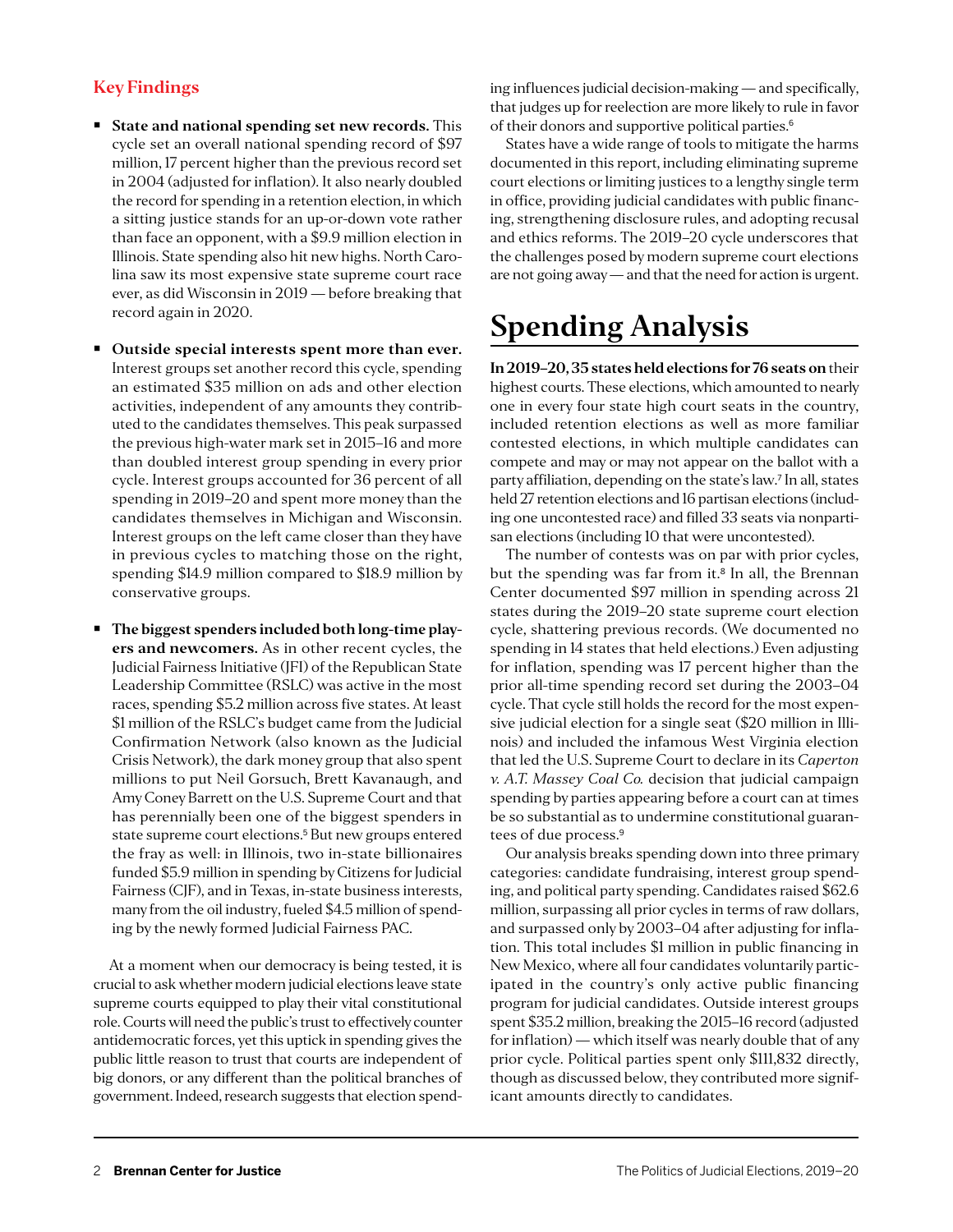#### **Estimated Spending on State Supreme Court Races, 2019–20**

| <b>STATE</b>             | <b>CANDIDATE</b><br><b>FUNDRAISING</b> | <b>PUBLIC</b><br><b>FINANCING</b> | <b>OUTSIDE SPENDING BY</b><br><b>SPECIAL INTEREST</b><br><b>GROUPS</b> | <b>SPENDING BY</b><br><b>POLITICAL</b><br><b>PARTIES</b> | <b>TOTAL NUMBER</b><br><b>OF SEATS</b><br><b>ELECTED</b> | <b>TOTAL SPENDING</b> |
|--------------------------|----------------------------------------|-----------------------------------|------------------------------------------------------------------------|----------------------------------------------------------|----------------------------------------------------------|-----------------------|
| Illinois                 | \$12,559,369                           |                                   | \$6,221,868                                                            | ÷                                                        | 3                                                        | \$18,781,238          |
| Wisconsin*               | \$8,978,739                            |                                   | \$9,002,028                                                            | \$6,354                                                  | 2                                                        | \$17,987,121          |
| Texas                    | \$6,930,487                            |                                   | \$4,500,550                                                            |                                                          | 4                                                        | \$11,431,037          |
| North<br>Carolina        | \$7,056,001                            |                                   | \$3,430,939                                                            |                                                          | 3                                                        | \$10,486,940          |
| Michigan                 | \$3,923,399                            | $\qquad \qquad -$                 | \$6,179,661                                                            | \$18,949                                                 | $\overline{c}$                                           | \$10,122,008          |
| Ohio                     | \$5,359,854                            |                                   | \$1,399,995                                                            | \$86,530                                                 | $\overline{c}$                                           | \$6,846,379           |
| West Virginia            | \$4,049,521                            |                                   | \$2,625,816                                                            |                                                          | 3                                                        | \$6,675,338           |
| Louisiana*               | \$4,595,557                            |                                   | \$1,096,549                                                            |                                                          | 3                                                        | \$5,692,106           |
| Georgia                  | \$1,832,445                            |                                   |                                                                        |                                                          | $\overline{c}$                                           | \$1,832,445           |
| Nevada                   | \$1,759,984                            |                                   | \$47,020                                                               |                                                          | $\overline{c}$                                           | \$1,807,004           |
| Mississippi <sup>†</sup> | \$919,964                              |                                   | \$396,394                                                              |                                                          | 2                                                        | \$1,316,358           |
| Kentucky*                | \$1,151,027                            |                                   |                                                                        |                                                          | $\overline{c}$                                           | \$1,151,027           |
| <b>New Mexico</b>        | \$83,106                               | \$1,036,180                       |                                                                        |                                                          | 2                                                        | \$1,119,286           |
| Alabama                  | \$836,598                              |                                   |                                                                        |                                                          | $\overline{c}$                                           | \$836,598             |
| Arkansas                 | \$474,929                              |                                   | \$225,000                                                              | $\overline{\phantom{0}}$                                 | $\mathbf{1}$                                             | \$699,929             |
| Montana                  | \$490,883                              |                                   |                                                                        |                                                          | $\overline{c}$                                           | \$490,883             |
| Washington               | \$327,744                              |                                   | \$15,330                                                               | $\overline{\phantom{0}}$                                 | 4                                                        | \$343,074             |
| Minnesota                | \$258,539                              |                                   |                                                                        |                                                          | $\mathbf{1}$                                             | \$258,539             |
| Alaska                   |                                        | $\overline{\phantom{0}}$          | \$52,300                                                               | $\overline{\phantom{0}}$                                 | $\mathbf{1}$                                             | \$52,300              |
| Kansas                   |                                        |                                   | \$11,000                                                               |                                                          | $\mathbf{1}$                                             | \$11,000              |
| Oregon                   | \$8,260                                |                                   |                                                                        | $\overline{\phantom{0}}$                                 | 2                                                        | \$8,260               |
| <b>Totals</b>            | \$61,596,407                           | \$1,036,180                       | \$35,204,451                                                           | \$111,832                                                | 46                                                       | \$97,948,870          |

**Note:** This chart estimates spending on high court races, including contested and retention elections, in the 21 states in which spending was documented. Unless otherwise noted, races occurred in 2020. Candidate fundraising figures were provided by OpenSecrets and reflect available data as of July 6, 2021. Candidate fundraising includes contributions and self-financing by candidates, including loans. It excludes loan repayments of \$10,000 or more and fundraising by judges who did not run for election in 2019–20. Sources for independent expenditures by political parties and interest groups include state campaign finance disclosures, broadcast television spending estimates from Kantar Media/CMAG, and Facebook spending estimates from Facebook's Ad Library. The 2019 figures in this chart are lower than the totals reported in the historical chart, because in that chart totals were adjusted for inflation to 2020 dollars to allow for historical comparison. The 2019 figures in this chart have not been converted to 2020 dollars.

\*These states held elections in both 2019 and 2020; figures for these states reflect combined spending for elections in both years.

†Our researchers identified spending for only two of the four seats for which Mississippi held elections.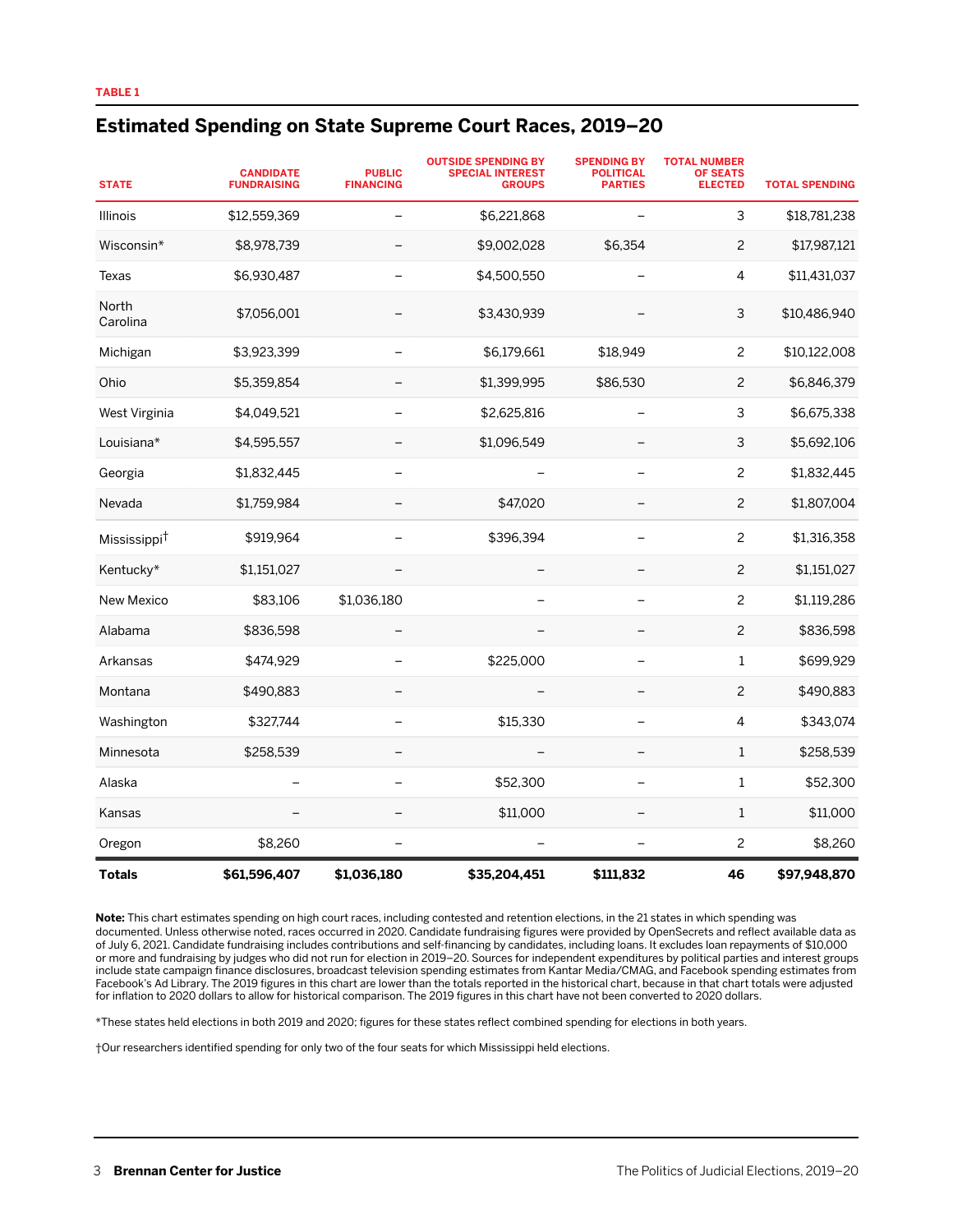#### **State Supreme Court Election Spending by Cycle**

2020 dollars



**Source:** Data from previous cycles drawn from earlier reports in the Politics of Judicial Elections series, as well as updated candidate fundraising and television spending estimates from OpenSecrets and Kantar Media/CMAG.

**Note:** All figures have been converted to 2020 dollars. Because of this inflation adjustment, totals in this graph are different than figures published in previous reports.

While we documented spending in a similar number of races as years prior, high-dollar races were more common than ever before in 2019–20. Thirteen judges were elected in races that cost more than \$3 million, compared with seven in 2015–16 and six in 2017–18.<sup>10</sup> Wisconsin and North Carolina saw their most expensive judicial elections ever — \$9.9 million and \$6.2 million, respectively, for single seats. Five states had more than \$10 million in total spending this cycle, whereas no prior cycle saw more than a single state pass that threshold.<sup>11</sup> Both nonpartisan and partisan contests attracted major spending: of the 22 races that cost more than \$1 million, 12 partisan elections saw \$36 million in spending, while the 10 nonpartisan contests cost \$43 million.

#### **Two States Lead the Way**

Why do big donors and interest groups target particular

contests with record amounts of spending and contributions? Dynamics leading to a high-dollar race vary from state to state, but our research has identified several common factors that attract money to judicial elections. For example, elections often attract donors when a court's ideological or partisan majority is up for grabs, or if a court recently made a high-profile decision on a hotbutton issue like reproductive rights, marriage equality, or education funding. Add in two key national trends — the 2021–22 redistricting cycle, in which some state courts will play a major role, and the newly strengthened conservative majority on the U.S. Supreme Court, which makes it more likely that progressive groups will try to avoid federal courts — and this cycle was ripe for big spending.

Together, spending in just two states — Illinois and Wisconsin — accounted for more than a third of all spending in 2019–20 and illustrates many of these factors.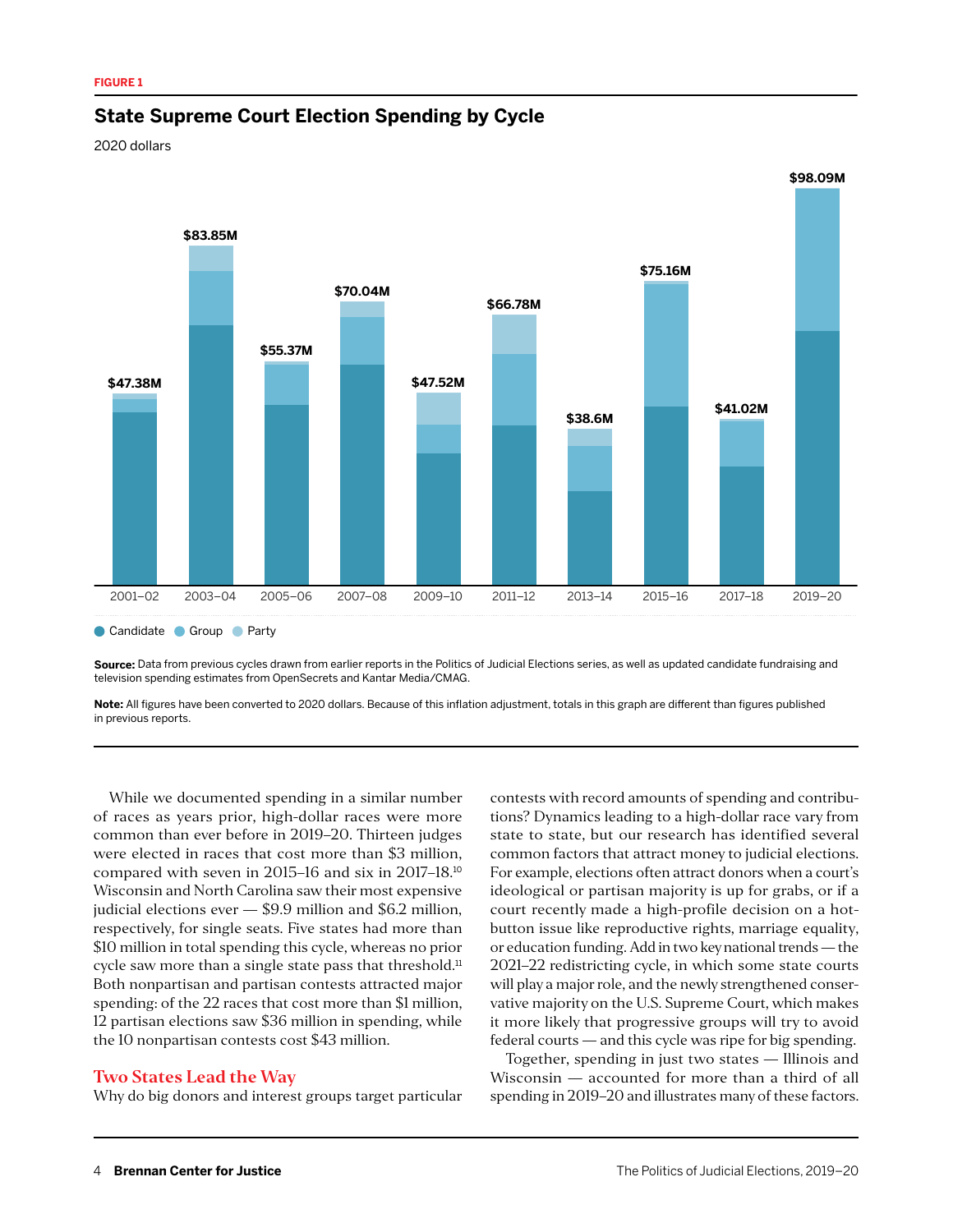

#### **Spending Breakdown for 2019–20 Supreme Court Races**

Illinois set a record for the most expensive retention election in history at nearly \$10 million. Often, retention elections are quiet affairs in which candidates spend little money and easily win another term in office. But recently, opportunities to flip a particular court's ideological majority by removing one or several judges have attracted costly anti-retention campaigns. That was the situation in Illinois, where Republicans and their allies saw an opportunity to end Democrats' 4–3 majority on the Illinois Supreme Court by defeating Justice Thomas Kilbride in his swing district. Citizens for Judicial Fairness, founded just two months before the election, spent \$4.3 million to defeat Kilbride (who won only 56.5 percent of the 60 percent needed to keep his seat). Per state law, the remaining justices selected a temporary replacement, and Republicans will have a chance to win the majority in a competitive election to permanently fill the seat in 2022.

Illinois Republican leaders cited anticipated court decisions about pension reform and redistricting as the prizes for winning a majority on the court.<sup>12</sup> The Illinois Supreme Court has a history of wading into the long-running fight over the state's pension system: in 2015, the court struck down a pension reform plan as violating the state constitution.13 CJF was funded almost entirely by two in-state billionaires — Dick Uihlein, a national GOP megadonor, and Ken Griffin, the wealthiest person in Illinois. Griffin has long pushed for reducing the state's pension obligations to advance his goal of lowering state taxes,<sup>14</sup> and days after the election, CJF's chair wrote in the *Chicago Tribune* that the state's pension plan is "out of control" and that "to stop the bleeding, we have to go to the state high court again, arguing that . . . the justices must relent."<sup>15</sup>

However, although the anti-retention campaign succeeded, Illinois Democrats moved quickly to regain their advantage on the court. Just a few months after Kilbride's defeat, legislators redrew the supreme court's districts for the first time in 60 years. The new map includes three heavily Democratic districts and a fourth, which will be up for election in 2022, that voted for President Joe Biden by 13 percentage points.<sup>16</sup> This epilogue exemplifies how today's fights for control over state supreme courts are also playing out in state houses across the country, where legislators are passing laws to give their allies an advantage in state courts.<sup>17</sup>

Wisconsin, meanwhile, broke state spending records in 2019 and again in 2020. Since 2008, when conservatives won a majority, the state has consistently seen some of the most expensive state supreme court races in the country. In particular, the races have been characterized by spending by opaque interest groups that can account for half of all spending in a given race, as they did in 2019 and 2020. After the 2019 election, the RSLC released a statement touting its "full-scale, micro-targeted voter education project of \$1.3 million over the last week of the campaign to turn out low propensity, conservative voters and persuade undecided swing voters, which helped carry conservative Judge Brian Hagedorn to victory."<sup>18</sup>

With the possibility that progressives could reclaim a majority on Wisconsin's court by winning in 2019 and 2020, the urgency of the impending redistricting cycle added fuel to the spending fire. Outside interest groups on the left and right, including the RSLC, called attention to the role the court would likely play in redistricting litigation. Eric Holder's National Democratic Redistricting Committee publicly stated that judicial races are central to its efforts to influence the redistricting process and contributed \$500,000 to groups spending to support the progressive candidate in the state's 2019 and 2020 supreme court races.<sup>19</sup> Holder himself even went to Wisconsin in 2019 to campaign for Judge Lisa Neubauer.20 Ultimately, conservatives' preferred candidate won in 2019, while a progressive candidate won in 2020, setting up another costly fight for the majority in the 2023 election.

## **Candidate Fundraising**

**In the 2019–20 cycle, candidates raised \$62.6 million,** the most ever in raw dollars and second only to the 2003– 04 cycle after adjusting for inflation. Nineteen candidates raised more than \$1 million — more than double the number who raised that much in either of the two most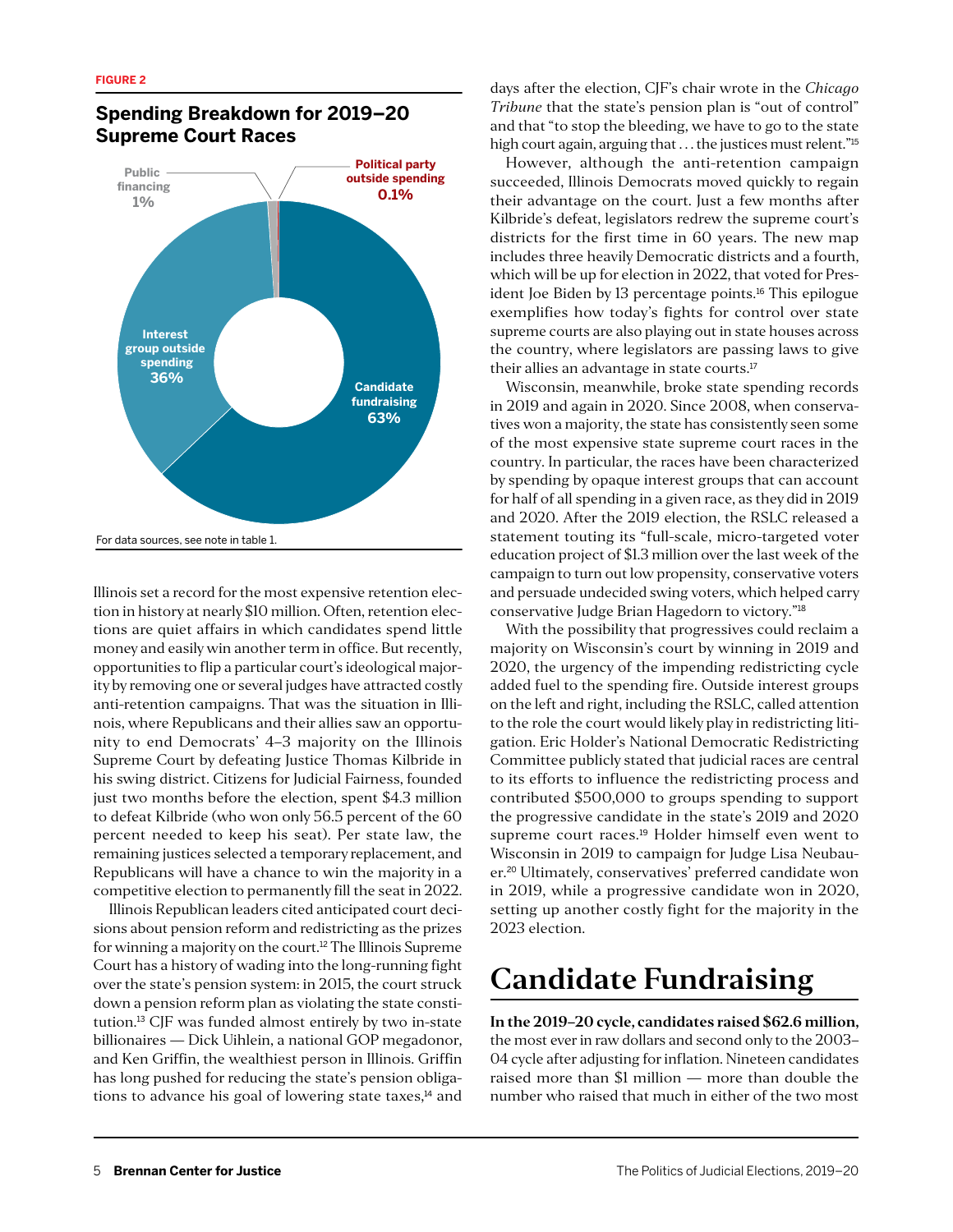recent election cycles. Clear party affiliation appears to enhance candidates' fundraising: 14 of the 19 milliondollar fundraisers ran in a partisan general election or reached the ballot through a partisan nomination process, 7 Democrats and 7 Republicans.<sup>21</sup>

As in prior cycles, lawyers and business interests likely to come before a state's high court accounted for a majority of contributions to candidates. These contributions highlight a central tension of judicial elections: often, only those with an acute personal or financial interest in state court decisions pay close attention to these under-theradar races. These individuals and interest groups tend to be sophisticated political spenders who can navigate contribution limits in ways that create the potential for conflicts of interest rather than the accountability that elections are intended to provide. Louisiana, for example, is the only state where lawyers alone contributed more than half the money candidates received, and much of

#### **FIGURE 3**

#### **Contributions to Candidates by Sector, 2019–20**



**Source:** Data from OpenSecrets as of July 6, 2021.

**Note:** Itemized contributions for which researchers were unable to identify a donor's occupation accounted for 33 percent of all contributions to candidates; they are excluded here. This analysis is different from some previous cycles for which, because the share of uncategorized contributions was smaller, we included uncategorized contributions in our analysis. Rounded to nearest percentage point.

\*Unitemized contributions are small ones for which states do not require disclosure of donor information.

that came from law firms involved in long-running disputes between coastal parishes and oil companies accused of damaging the coastline. One such firm contributed \$107,000 to candidates in Louisiana's 2020 supreme court contests, including donations from firm partners and their spouses, despite state law limiting the law firm itself to a \$5,000 contribution.

#### **Candidate Diversity**

The pool of candidates in the 2019–20 cycle also failed to reflect the diversity of the public they were running to serve. The Brennan Center has previously documented the stark lack of diversity on many state supreme courts — only 17 percent of justices are people of color, and 22 state supreme courts are entirely white.<sup>22</sup>

In 2020, just 14 out of 106 candidates running for contestable seats identified as people of color (13 percent), and those candidates won 5 of the 49 seats (10 percent).<sup>23</sup> Each of the five winning candidates was either an incumbent or won the seat of a retiring justice of color, such that no court gained a justice of color via election. Six states with all-white supreme courts held elections this cycle, and none had a candidate of color on the general election ballot (including Alabama, Michigan, and Nevada, where people of color make up more than a quarter of the population). And the first Black woman to serve as chief justice of the North Carolina Supreme Court lost her reelection bid to a challenge from a fellow justice.

Although the small number of candidates of color makes it difficult to identify patterns in the data, a prior Brennan Center analysis of supreme court elections from 2000 to 2016 found that state supreme court elections have rarely been paths to the bench for candidates of color. Among other dynamics, candidates of color face disparities in fundraising and a greater likelihood of being challenged as an incumbent — both factors likely contributing to small candidate pools.<sup>24</sup>

#### **Political Parties**

In the 2019–20 cycle, political parties played a relatively small role. In addition to approximately \$100,000 in direct expenditures, political parties made \$7.3 million in contributions to candidates, split evenly between Democrats and Republicans. Nearly one-third of party contributions came from the Republican Party of Texas, which supported its candidates with \$2.1 million. Nationally, including these contributions, parties accounted for 7.6 percent of all money spent this cycle, reflecting modest growth from the previous two cycles (6 percent in 2017–18 and 3 percent in 2015–16), but still a much smaller share than earlier cycles (13 percent in 2013–14 and 17 percent in 2011–12).

The diminished role of political parties, paired with the growth in interest group spending, likely reflects donors' preference for the less-regulated interest groups. Unlike interest groups, political parties are often subject to limits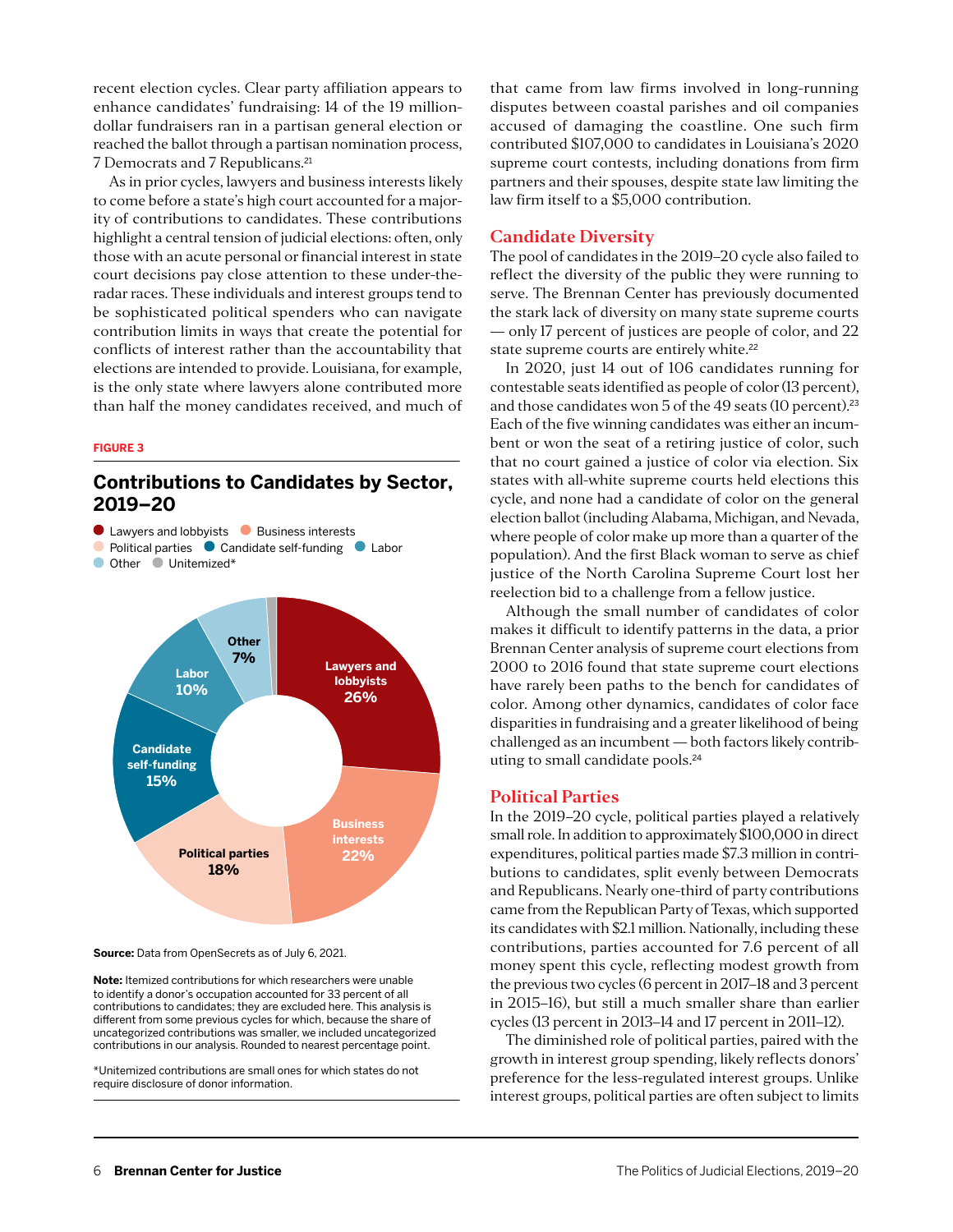on the size of contributions they can accept and are also required to disclose at least some information about their donors. The Brennan Center has documented how, in other electoral contexts as well, less regulated groups are overtaking political parties in terms of dollars spent.<sup>25</sup>

#### **Outside Special Interest Groups**

Ever since the U.S. Supreme Court's 2010 decision in *Citizens United v. Federal Election Commission* created an environment in which interest group spending could flourish, interest groups have assumed a more prominent role in state supreme court elections. That ruling made it possible for groups to spend unlimited amounts to support candidates, so long as they do not coordinate with those candidates. Subsequent lower court decisions made it possible for the same groups to accept contributions of any size, pairing unlimited spending with unrestricted donations.26 In the 2019–20 cycle, interest groups spent \$35.2 million and accounted for 36 percent of all money spent, second only to the 40 percent share they claimed in 2015–16. Prior to *Citizens United*, interest groups never accounted for more than 19 percent of spending in a state supreme court election cycle. And, as has been the case in recent cycles, interest groups played an even larger role in targeted states: in Michigan and Wisconsin, these groups accounted for more than half of all money spent.

Consistent with recent election cycles, the RSLC's Judicial Fairness Initiative spent in the greatest number of races. A subsidiary of the RSLC, the JFI began in 2014 to elect conservatives to state judiciaries, and it has since established itself as the leading outside interest group in state judicial races.<sup>27</sup> While the JFI only reports contributions from its parent organization, the RSLC's IRS filings show multimillion-dollar contributions from Sheldon Adelson, the State Government Leadership Foundation (a conservative dark money group funded by Fortune 500 companies),<sup>28</sup> and the U.S. Chamber of Commerce.

Further examination of the RSLC's IRS filings provides some clues as to who specifically was trying to shape state court races. In 2019, for example, the Judicial Confirmation Network gave the RSLC \$1 million on March 19, one day before the JFI made its first ad buy in what would be a successful \$1.3 million campaign to elect Justice Brian Hagedorn in Wisconsin.29 And in West Virginia, the nurs-

#### **FIGURE 4**

## 2001–02 2003–04 2005–06 2007–08 2009–10 2011–12 2013–14 2015–16 2017–18 2019–20 **7% 16% 18% 17% 15% 26% 29% 40% 27% 36%** Before *Citizens United* After *Citizens United*

**Share of Spending by Interest Groups**

**Note:** The U.S. Supreme Court issued the decision in *Citizens United v. Federal Election Commission* on January 21, 2010, in the middle of the 2010 electoral cycle. The first full cycle with *Citizens United* in place was the 2011–12 cycle. For data sources, see note in table 1.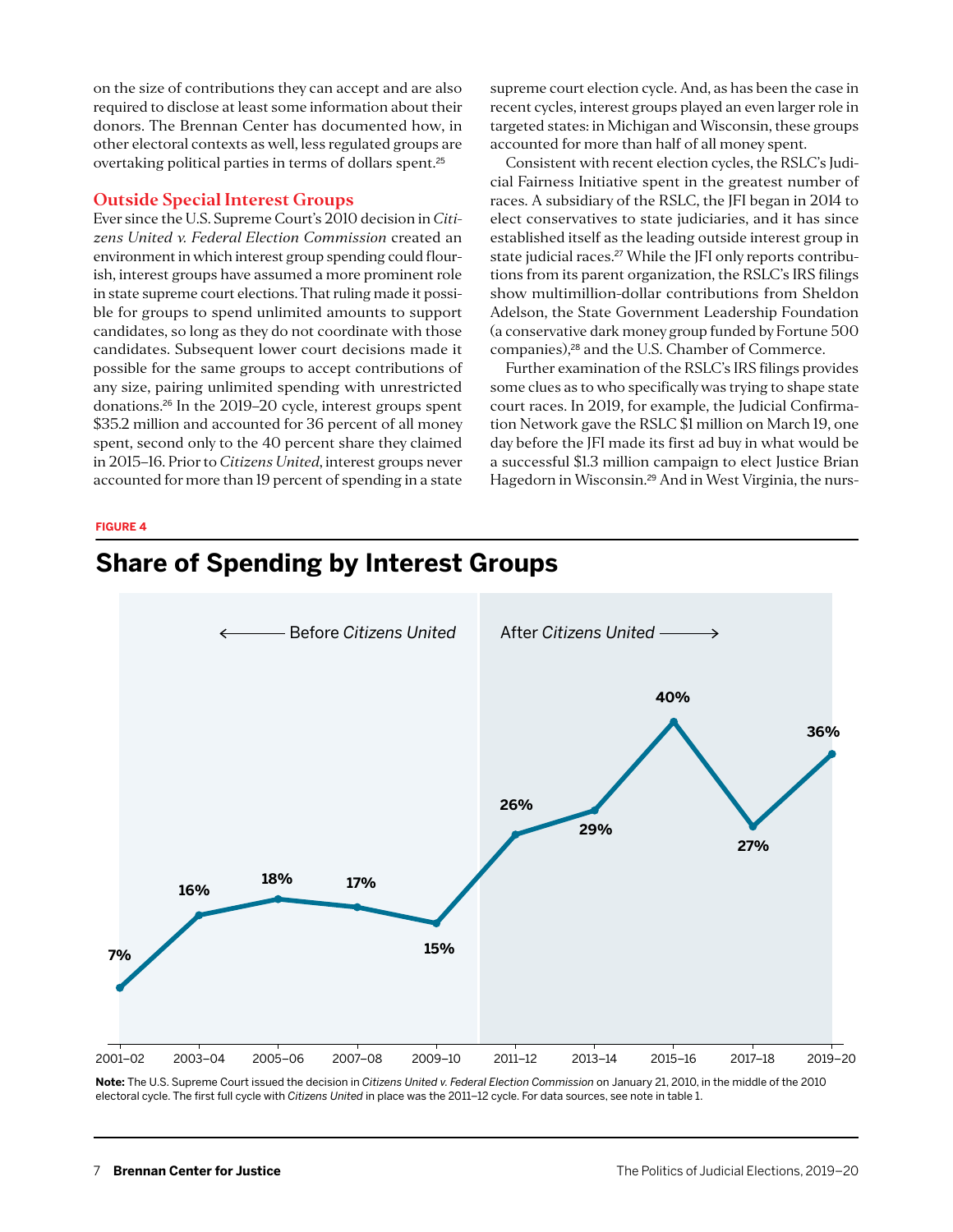ing home industry gave a combined \$600,000 to the RSLC three weeks before three justices were elected to West Virginia Supreme Court, which the industry has asked to overturn wrongful death judgments won by residents' families, including one appeal filed just months after their preferred candidates won seats on the state's high court.<sup>30</sup>

A substantial portion of the money from the left was equally hard to trace. A Better North Carolina, which supported the three Democratic candidates for the North Carolina Supreme Court, received more than half its funding from Make North Carolina First, a 501(c)4 group that has supported left-of-center candidates for the state's supreme court since at least 2016. Unlike traditional PACs, groups incorporated as "social welfare organizations" under this part of the Internal Revenue Code generally do not have to disclose information about their donors. In Michigan, the biggest donations to Justice for All, which supported the two candidates endorsed by the Democratic Party, were \$700,000 from the Michigan Civic Action Fund, another  $501(c)4$ , and \$450,000 from in-state unions.

Although the three biggest spenders all supported Republican and conservative nonpartisan candidates,

#### **Eight Outside Special Interest Groups Spent More Than \$1 Million This Cycle**

- **>> Citizens for Judicial Fairness (Illinois)** \$5.9 million
- **>> RSLC Judicial Fairness Initiative (Arkansas, Louisiana, Ohio, West Virginia, and Wisconsin)**  \$5.2 million
- **>> Judicial Fairness PAC (Texas)**  \$4.5 million
- **>> A Better North Carolina (North Carolina)**  \$3.4 million
- **>> Justice for All (Michigan)** \$2.7 million
- **>> Greater Wisconsin Committee (Wisconsin)**  \$1.9 million
- **>> A Better Wisconsin Together (Wisconsin)**  \$1.9 million
- **>> Progress Michigan (Michigan)** \$1.2 million

overall there was greater parity between conservative and progressive interest groups than in prior cycles. Groups supporting candidates on the left spent \$14.9 million, compared with conservative groups' \$18.9 million.

## **How Interest Group Spending Changes Judicial Elections**

**The outsize role of opaque, unaccountable interest** groups is concerning in any election, but it presents unique problems in judicial elections. First, the groups enable major donors to evade contribution limits and judicial ethics rules. Although state law might prohibit a donor from giving a judicial candidate more than \$2,000, the same donor can give \$200,000 to an interest group they know will spend that money to support the same candidate. Making matters worse, lax state disclosure laws often enable interest groups to avoid reporting the identities of their donors, meaning that the public may never know who is spending so lavishly to influence their state's judicial races.

Even when a donor's identity is known, most states' judicial recusal rules — the rules that dictate when a judge needs to step aside from a case in which they have a conflict of interest — do not take this indirect support into account. This disconnect creates the potential that judges will hear cases involving major supporters. In Texas, for example, a Houston-based oil company called Apache gave \$250,000 to Judicial Fairness PAC at the same time that justices supported by the PAC were considering Apache's appeal from a \$900,000 jury verdict against it in an employment discrimination suit.<sup>31</sup> Prior to 2020, Apache last made a contribution to a judicial candidate more than a decade earlier, and it was only \$2,500.<sup>32</sup> The Texas Supreme Court had declined to hear the appeal but then reconsidered its decision — a rare occurrence — and ultimately threw out the jury award, giving Apache everything it likely hoped to gain with its contribution. After the decision, a former Texas legislator said, "I'm not going to say justices are bought and paid for, . . . [b]ut the optics give plenty of people reason to think they are."<sup>33</sup>

Finally, interest groups change the tenor of races in ways that ultimately distort judges' decisions on the bench. Seventy-two percent of ads sponsored by interest groups during the 2019–20 cycle attacked a candidate, compared to only 8 percent of the ads that candidates paid for themselves.<sup>34</sup> The RSLC ran ads attacking candidates in four different states, accusing them each of being soft on crime for decisions that benefited defendants accused of violence against women and children. Attack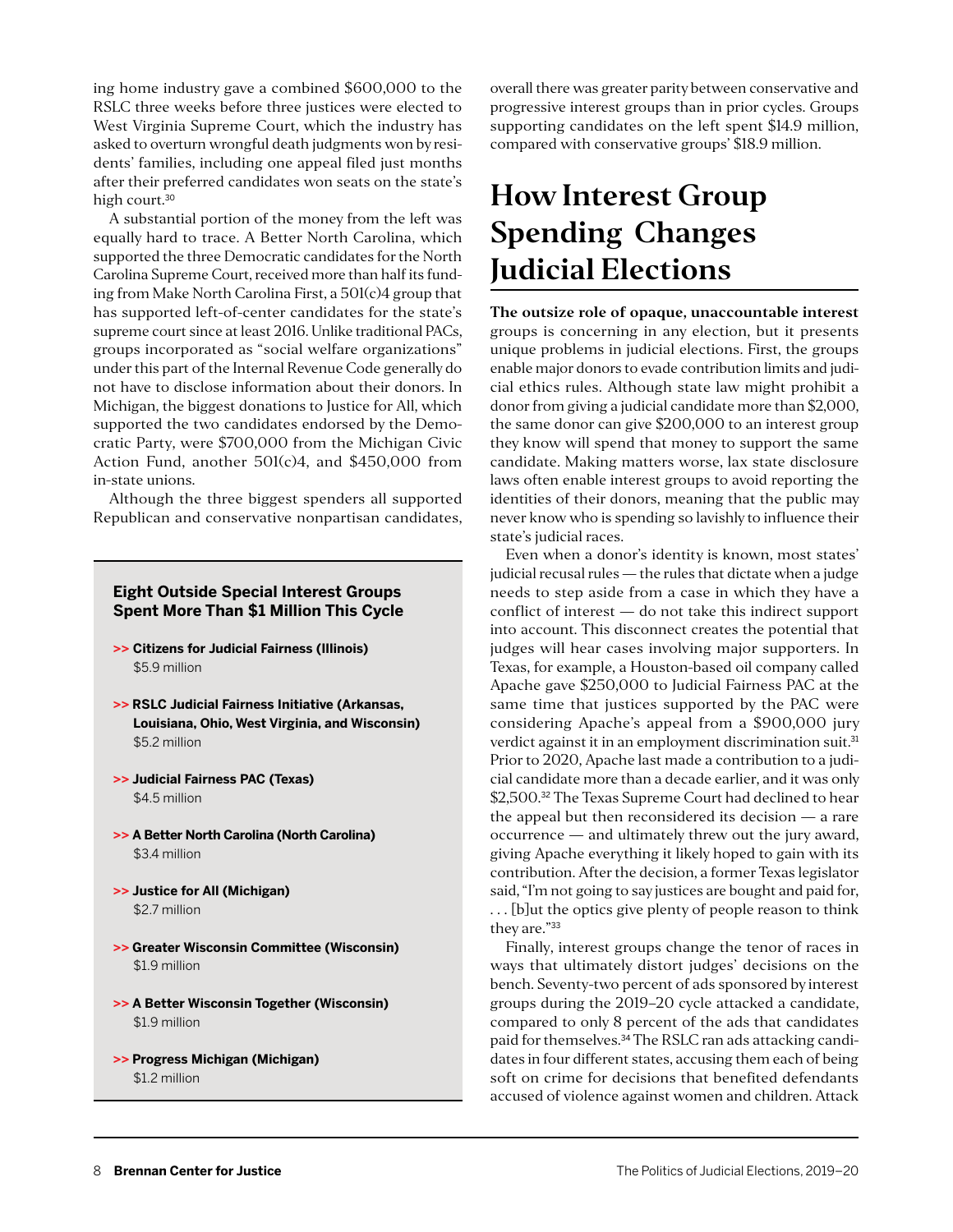ads like these are often misleading, conflating, for example, a judge's determination that law enforcement violated a defendant's constitutional rights with a judge being indifferent to the underlying violence.<sup>35</sup> Yet research suggests that these kinds of attacks ultimately impact outcomes: election pressures can lead judges to issue longer sentences, make them more likely to uphold death sentences, and incline them to rule against criminal defendants.<sup>36</sup>

## **Conclusion**

#### **States adopted judicial elections during the 19th and**

20th centuries as a good-government fix to a broken judicial selection process. Among reformers' goals were bringing the process of picking judges into the public view, and in doing so, shoring up public confidence in the independence of courts from governors, legislators, political parties, and deep-pocketed special interests.<sup>37</sup>

Today's judicial elections, for high courts at least, fail to achieve these aims. Modern judicial races are instead characterized by the substantial influence of inscrutable interest groups and big donors who appear before judges whose campaigns they discreetly fund. And we should only expect interest groups to maintain or even grow the prominent role they have claimed in judicial elections. The 2019–20 cycle saw more money than ever before, new groups getting involved, and funding from people and businesses that had not previously focused their resources on state supreme court contests.

But there are ways of selecting judges that remove or mitigate at least some political and financial influences. The Brennan Center has proposed that states move away from state supreme court elections, instead using a publicly accountable appointment system to shield the process from special interest influence.38 States can also limit elected judges to single, lengthy terms, helping to ensure that they are not simultaneously deciding cases and seeking financial support for their reelection campaigns. States that keep electing judges as they currently do can adopt judicial ethics rules and stronger disclosure requirements to better insulate courts from the worst effects of campaign money. Public financing, meanwhile, can offer judicial candidates an option for financial support other than the lawyers and businesses appearing before them and interest groups with deep pockets.

Our democracy faces existential threats, and state courts will be a crucial line of defense. Elected judges have been and will likely continue to be called on to stand up to legislators, governors, and even presidents seeking to consolidate their power. When those moments come, courts must be equipped to be independent from political and financial interests, and the public must be able to trust that they are.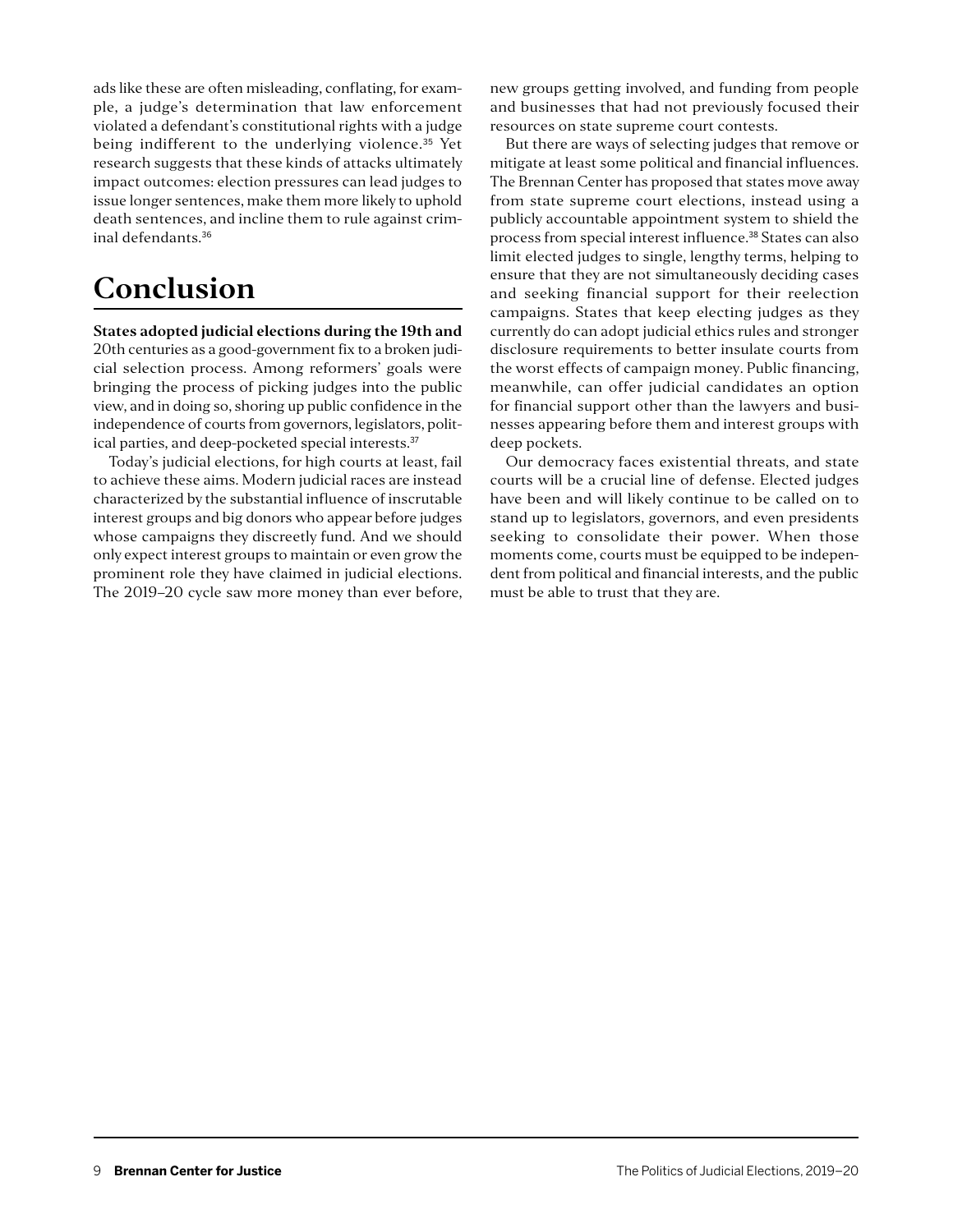**1** The \$500 million figure includes elections that took place from 1999 through 2018. All reports in the Politics of Judicial Elections Series are available at [https://www.brennancenter.org/issues/](https://www.brennancenter.org/issues/strengthen-our-courts/promote-fair-courts/money-judicial-elections) [strengthen-our-courts/promote-fair-courts/money-judicial-elections](https://www.brennancenter.org/issues/strengthen-our-courts/promote-fair-courts/money-judicial-elections).

**2** "Missouri Supreme Court Rejects Johnson & Johnson's Appeal of \$2.21 Billion Talc Verdict," *St. Louis Post Dispatch*, November 3, 2020, [https://www.stltoday.com/business/local/missouri-supreme-court](https://www.stltoday.com/business/local/missouri-supreme-court-rejects-johnson-johnson-s-appeal-of-2-12-billion-talc-verdict/article_a50e8269-b5ea-5ad2-bbe0-ff2721aa963a.html)[rejects-johnson-johnson-s-appeal-of-2-12-billion-talc-verdict/](https://www.stltoday.com/business/local/missouri-supreme-court-rejects-johnson-johnson-s-appeal-of-2-12-billion-talc-verdict/article_a50e8269-b5ea-5ad2-bbe0-ff2721aa963a.html) [article\\_a50e8269-b5ea-5ad2-bbe0-ff2721aa963a.html.](https://www.stltoday.com/business/local/missouri-supreme-court-rejects-johnson-johnson-s-appeal-of-2-12-billion-talc-verdict/article_a50e8269-b5ea-5ad2-bbe0-ff2721aa963a.html)

**3** Deborah Goldberg et al., *The New Politics of Judicial Elections 2004*, Brennan Center for Justice, 2004, 24–25, [https://www.](https://www.brennancenter.org/sites/default/files/2019-08/Report_New_Politics_Judicial_Elections_2004.pdf) [brennancenter.org/sites/default/files/2019-08/Report\\_New\\_Poli](https://www.brennancenter.org/sites/default/files/2019-08/Report_New_Politics_Judicial_Elections_2004.pdf)[tics\\_Judicial\\_Elections\\_2004.pdf](https://www.brennancenter.org/sites/default/files/2019-08/Report_New_Politics_Judicial_Elections_2004.pdf).

**4** While this report covers the 2019–20 cycle, the next cycle is already underway. Pennsylvania held the first state supreme court election of the 2021–22 cycle and it illustrated many of the same themes, including spending by special interest groups and misleading attack ads. Angela Couloumbis and Danielle Ohl, "Powerful Special Interests Are Pouring Millions into the 2021 Pa. Supreme Court Race," *Spotlight PA*, October 26, 2021, [https://www.](https://www.spotlightpa.org/news/2021/10/pa-supreme-court-election-2021-biggest-donors/) [spotlightpa.org/news/2021/10/pa-supreme-court-election-2021](https://www.spotlightpa.org/news/2021/10/pa-supreme-court-election-2021-biggest-donors/) [biggest-donors/](https://www.spotlightpa.org/news/2021/10/pa-supreme-court-election-2021-biggest-donors/).

**5** Marianne Levine, "Judicial Crisis Network Launches \$3 Million Ad Campaign for Barrett," *Politico*, September 26, 2020, [https://www.](https://www.politico.com/news/2020/09/26/judicial-crisis-network-barrett-ad-campaign-422052) [politico.com/news/2020/09/26/judicial-crisis-network-bar](https://www.politico.com/news/2020/09/26/judicial-crisis-network-barrett-ad-campaign-422052)[rett-ad-campaign-422052](https://www.politico.com/news/2020/09/26/judicial-crisis-network-barrett-ad-campaign-422052). For an analysis of the Judicial Crisis Network's role in the previous state supreme court election cycle, see Douglas Keith, Patrick Berry, and Eric Velasco, *The Politics of Judicial Elections, 2017–18*, Brennan Center for Justice, 2019, 10, [https://](https://www.brennancenter.org/sites/default/files/2019-12/2019_11_Politics%20of%20Judicial%20Elections_FINAL.pdf) [www.brennancenter.org/sites/default/files/2019-12/2019\\_11\\_Poli](https://www.brennancenter.org/sites/default/files/2019-12/2019_11_Politics%20of%20Judicial%20Elections_FINAL.pdf)[tics%20of%20Judicial%20Elections\\_FINAL.pdf.](https://www.brennancenter.org/sites/default/files/2019-12/2019_11_Politics%20of%20Judicial%20Elections_FINAL.pdf)

**6** Alicia Bannon, *Choosing State Judges: A Plan for Reform*, Brennan Center for Justice, 2018, 4, [https://www.brennancenter.](https://www.brennancenter.org/sites/default/files/2019-08/Report_Choosing_State_Judges_2018.pdf) [org/sites/default/files/2019-08/Report\\_Choosing\\_State\\_](https://www.brennancenter.org/sites/default/files/2019-08/Report_Choosing_State_Judges_2018.pdf) [Judges\\_2018.pdf.](https://www.brennancenter.org/sites/default/files/2019-08/Report_Choosing_State_Judges_2018.pdf)

**7** For a map detailing how each state selects its high court judges, see "Judicial Selection: An Interactive Map," Brennan Center for Justice, accessed December 6, 2021, [http://judicialselectionmap.](http://judicialselectionmap.brennancenter.org/?court=Supreme) [brennancenter.org/?court=Supreme](http://judicialselectionmap.brennancenter.org/?court=Supreme).

**8** The 49 seats filled via non–retention elections this cycle — a presidential election cycle — compares with 52 in 1999–2000; 46 in 2003–04; 42 in 2007–08; 43 in 2011–12; and 46 in 2015–16. See Alicia Bannon, Cathleen Lisk, and Peter Hardin, *Who Pays for Judicial Races?*, Brennan Center for Justice, 2016, chapter 1, endnote 5, [https://www.brennancenter.org/sites/default/files/2019-08/](https://www.brennancenter.org/sites/default/files/2019-08/Report_New_Politics_of_Judicial_Elections_1516.pdf) [Report\\_New\\_Politics\\_of\\_Judicial\\_Elections\\_1516.pdf.](https://www.brennancenter.org/sites/default/files/2019-08/Report_New_Politics_of_Judicial_Elections_1516.pdf)

**9** Goldberg et al., *New Politics of Judicial Elections 2004*; and Caperton v. A.T. Massey Coal Co., 556 U.S. 868 (2009).

10 This figure includes Justice Kilbride's retention election in Illinois. See Bannon, Lisk, and Hardin, *Who Pays for Judicial Races?*; and Keith, Berry, and Velasco, *Politics of Judicial Elections, 2017–18*.

**11** Spending totals for races in prior cycles are available in previous reports in the Politics of Judicial Elections Series.

**12** Eric Krol, "New Open Seat in Illinois Supreme Court Will Be Expensive and Hotly Contested," Center for Illinois Politics, July 18, 2021, [https://www.centerforilpolitics.org/articles/new-open-seat](https://www.centerforilpolitics.org/articles/new-open-seat-in-illinois-supreme-court-will-be-expensive-and-hotly-contested)[in-illinois-supreme-court-will-be-expensive-and-hotly-contested.](https://www.centerforilpolitics.org/articles/new-open-seat-in-illinois-supreme-court-will-be-expensive-and-hotly-contested)

**13** Megan Davies and Karen Pierog, "Illinois' Supreme Court Overturns State's 2013 Pension Reform Law," Reuters, May 8, 2015, [https://www.reuters.com/article/us-illinois-pensions/illinois-su](https://www.reuters.com/article/us-illinois-pensions/illinois-supreme-court-overturns-states-2013-pension-reform-law-idUSKBN0NT1U220150508)[preme-court-overturns-states-2013-pension-reform-law-idUSKBN-](https://www.reuters.com/article/us-illinois-pensions/illinois-supreme-court-overturns-states-2013-pension-reform-law-idUSKBN0NT1U220150508)[0NT1U220150508](https://www.reuters.com/article/us-illinois-pensions/illinois-supreme-court-overturns-states-2013-pension-reform-law-idUSKBN0NT1U220150508).

**14** Edward McClelland, "The New King of the Opposition," *Chicago*, December 1, 2020, [https://www.chicagomag.com/Chicago-Maga](https://www.chicagomag.com/Chicago-Magazine/December-2020/Ken-Griffin-Fair-Tax/)[zine/December-2020/Ken-Griffin-Fair-Tax/](https://www.chicagomag.com/Chicago-Magazine/December-2020/Ken-Griffin-Fair-Tax/); and Ray Long, "Madigan, Billionaires Clash in Record-Shattering \$10.7 Million Illinois Supreme Court Contest That Threatens Court's Democratic Majority," *Chicago Tribune*, October 23, 2020, [https://www.chicag](https://www.chicagotribune.com/politics/ct-kilbride-madigan-republicans-illinois-supreme-court-retention-20201022-kcxowzpyzbdrdipjjxbwrszue4-story.html)[otribune.com/politics/ct-kilbride-madigan-republicans-illinois-su](https://www.chicagotribune.com/politics/ct-kilbride-madigan-republicans-illinois-supreme-court-retention-20201022-kcxowzpyzbdrdipjjxbwrszue4-story.html)[preme-court-retention-20201022-kcxowzpyzbdrdipjjxb](https://www.chicagotribune.com/politics/ct-kilbride-madigan-republicans-illinois-supreme-court-retention-20201022-kcxowzpyzbdrdipjjxbwrszue4-story.html)[wrszue4-story.html](https://www.chicagotribune.com/politics/ct-kilbride-madigan-republicans-illinois-supreme-court-retention-20201022-kcxowzpyzbdrdipjjxbwrszue4-story.html).

**15** Jim Nowlan, "Fixing Illinois' Fiscal Mess Is Possible, but We Might Need Michael Madigan to Do It," *Chicago Tribune*, November 9, 2020, [https://www.chicagotribune.com/opinion/commentary/ct-opin](https://www.chicagotribune.com/opinion/commentary/ct-opinion-illinois-tax-income-sales-20201109-kpw5jh52v5erxjhyvcopkaa5fq-story.html)[ion-illinois-tax-income-sales-20201109-kpw5jh52v5erxjhyvcop](https://www.chicagotribune.com/opinion/commentary/ct-opinion-illinois-tax-income-sales-20201109-kpw5jh52v5erxjhyvcopkaa5fq-story.html)[kaa5fq-story.html.](https://www.chicagotribune.com/opinion/commentary/ct-opinion-illinois-tax-income-sales-20201109-kpw5jh52v5erxjhyvcopkaa5fq-story.html)

**16** Rick Pearson, "Gov. J. B. Pritzker Signs into Law New Maps for Illinois Legislature, State Supreme Court," *Chicago Tribune*, June 4, 2021, [https://www.chicagotribune.com/politics/ct-pritz](https://www.chicagotribune.com/politics/ct-pritzker-signs-illinois-legislative-redistricting-maps-20210604-hyohgbgxgjbnddheirxuhx7u5m-story.html)[ker-signs-illinois-legislative-redistricting-maps-20210604-hyohgb](https://www.chicagotribune.com/politics/ct-pritzker-signs-illinois-legislative-redistricting-maps-20210604-hyohgbgxgjbnddheirxuhx7u5m-story.html)[gxgjbnddheirxuhx7u5m-story.html;](https://www.chicagotribune.com/politics/ct-pritzker-signs-illinois-legislative-redistricting-maps-20210604-hyohgbgxgjbnddheirxuhx7u5m-story.html) and Krol, "New Open Seat in Illinois Supreme Court."

**17** Patrick Berry, Alicia Bannon, and Douglas Keith, *Legislative Assaults on State Courts — May 2021 Update*, Brennan Center for Justice, 2021, [https://www.brennancenter.org/our-work/](https://www.brennancenter.org/our-work/research-reports/legislative-assaults-state-courts-2021) [research-reports/legislative-assaults-state-courts-2021](https://www.brennancenter.org/our-work/research-reports/legislative-assaults-state-courts-2021).

**18** David Kanevsky and Andrew Wynne, "How the RSLC–Judicial Fairness Initiative Helped Justice Brian Hagedorn Flip a Wisconsin Supreme Court Race," news release, Republican State Leadership Committee, April 4, 2019, [https://web.archive.org/](https://web.archive.org/web/20191201000601/https://rslc.gop/news/2019/04/04/how-the-rslc-jfi-helped-win-the-wisconsin-supreme-court-race/) [web/20191201000601/https://rslc.gop/news/2019/04/04/](https://web.archive.org/web/20191201000601/https://rslc.gop/news/2019/04/04/how-the-rslc-jfi-helped-win-the-wisconsin-supreme-court-race/) [how-the-rslc-jfi-helped-win-the-wisconsin-supreme-court-race/](https://web.archive.org/web/20191201000601/https://rslc.gop/news/2019/04/04/how-the-rslc-jfi-helped-win-the-wisconsin-supreme-court-race/).

**19** "[State Court Races Eyed by Democratic Group Central to](https://thefulcrum.us/ohio-redistricting)  [Gerrymandering Fight,](https://thefulcrum.us/ohio-redistricting)"*Fulcrum*, January 17, 2020, [https://theful](https://thefulcrum.us/ohio-redistricting)[crum.us/ohio-redistricting](https://thefulcrum.us/ohio-redistricting); and Andrew J. Tobias, "Ohio 2020 Election Targeted by National Obama/Holder Redistricting Group," *Cleveland.com*, January 16, 2020, [https://www.cleveland.com/](https://www.cleveland.com/open/2020/01/ohio-2020-election-targeted-by-national-obama-holder-redistricting-group.html) [open/2020/01/ohio-2020-election-targeted-by-national-obama](https://www.cleveland.com/open/2020/01/ohio-2020-election-targeted-by-national-obama-holder-redistricting-group.html)[holder-redistricting-group.html.](https://www.cleveland.com/open/2020/01/ohio-2020-election-targeted-by-national-obama-holder-redistricting-group.html)

**20** Shawn Johnson, "Eric Holder Campaigns for Lisa Neubauer in Wisconsin Supreme Court Race," Wisconsin Public Radio, March 14, 2019, [https://www.wpr.org/eric-holder-campaigns-lisa-neubau](https://www.wpr.org/eric-holder-campaigns-lisa-neubauer-wisconsin-supreme-court-race)[er-wisconsin-supreme-court-race.](https://www.wpr.org/eric-holder-campaigns-lisa-neubauer-wisconsin-supreme-court-race)

21 Previous research has also found that partisan affiliation benefits candidate's fundraising. See James Sample et al., "The New Politics of Judicial Elections 2000–2009," Brennan Center for Justice, 2010, 14, [https://www.brennancenter.org/sites/default/](https://www.brennancenter.org/sites/default/files/2019-08/Report_New-Politics-Judicial-Elections-2000-2009.pdf) [files/2019-08/Report\\_New-Politics-Judicial-Elections-2000-2009.](https://www.brennancenter.org/sites/default/files/2019-08/Report_New-Politics-Judicial-Elections-2000-2009.pdf) [pdf](https://www.brennancenter.org/sites/default/files/2019-08/Report_New-Politics-Judicial-Elections-2000-2009.pdf). See also Michael Kang and Joanna Shepherd, "The Partisan Foundations of Judicial Campaign Finance," *Southern California Law Review* 86, no. 6 (2013): 1257, [https://southerncalifornialawreview.](https://southerncalifornialawreview.com/wp-content/uploads/2013/11/86_1239.pdf) [com/wp-content/uploads/2013/11/86\\_1239.pdf.](https://southerncalifornialawreview.com/wp-content/uploads/2013/11/86_1239.pdf)

**22** Janna Adelstein and Alicia Bannon, *State Supreme Court Diversity — April 2021 Update*, Brennan Center for Justice, 2021, [https://www.brennancenter.org/our-work/research-reports/](https://www.brennancenter.org/our-work/research-reports/state-supreme-court-diversity-april-2021-update) [state-supreme-court-diversity-april-2021-update.](https://www.brennancenter.org/our-work/research-reports/state-supreme-court-diversity-april-2021-update)

**23** This analysis includes all candidates running in primaries or general elections in 2020. It does not include elections that took place in 2019.

**24** Laila Robbins and Alicia Bannon, *State Supreme Court Diversity*, Brennan Center for Justice, 2019, [https://www.brennancenter.org/sites/](https://www.brennancenter.org/sites/default/files/2019-08/Report_State_Supreme_Court_Diversity.pdf) [default/files/2019-08/Report\\_State\\_Supreme\\_Court\\_Diversity.pdf](https://www.brennancenter.org/sites/default/files/2019-08/Report_State_Supreme_Court_Diversity.pdf).

**25** Ian Vandewalker, "The Rise of Shadow Parties," Brennan Center for Justice, October 22, 2018, [https://www.brennancenter.org/](https://www.brennancenter.org/our-work/analysis-opinion/rise-shadow-parties) [our-work/analysis-opinion/rise-shadow-parties.](https://www.brennancenter.org/our-work/analysis-opinion/rise-shadow-parties)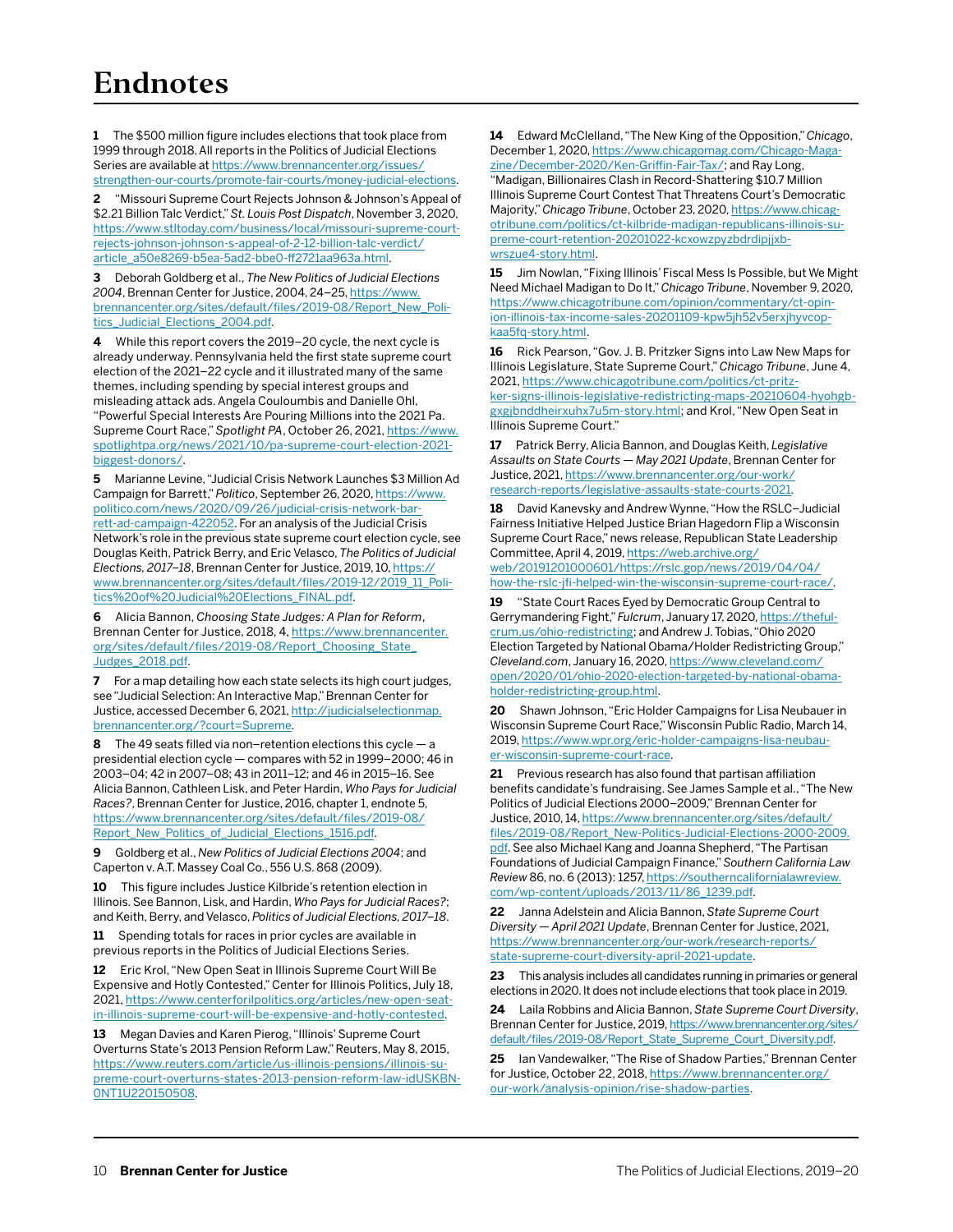**26** Citizens United v. Federal Election Commission, 558 U.S. 310 (2010). Lower courts extrapolated this reasoning to rule that governments also cannot limit contributions to interest group spenders that are independent of the candidates and political parties. See Speechnow.Org v. Federal Election Commission, 599 F.3d 686 (D.C. Cir. 2010).

**27**  Reid Wilson, "Republican Group Will Focus on Judicial Races," *Washington Post*, April 29, 2014, [https://www.washingtonpost.com/](https://www.washingtonpost.com/blogs/govbeat/wp/2014/04/29/republican-group-will-focus-on-judicial-races/) [blogs/govbeat/wp/2014/04/29/republican-group-will-focus-on-judi](https://www.washingtonpost.com/blogs/govbeat/wp/2014/04/29/republican-group-will-focus-on-judicial-races/)[cial-races/](https://www.washingtonpost.com/blogs/govbeat/wp/2014/04/29/republican-group-will-focus-on-judicial-races/).

**28** Justin Elliott, "Big Corporations Put Up Seed Funding for Republican Dark Money Group," ProPublica, February 14, 2013, [https://www.propublica.org/article/big-corporations-put-up-seed-mon](https://www.propublica.org/article/big-corporations-put-up-seed-money-for-republican-nonprofit)[ey-for-republican-nonprofit](https://www.propublica.org/article/big-corporations-put-up-seed-money-for-republican-nonprofit).

**29** In 2019, the Judicial Crisis Network rebranded itself as the Concord Fund, though it maintained both Judicial Crisis Network and Judicial Confirmation Network as legal aliases. Anna Massoglia and Sam Levine, "Conservative 'Dark Money' Network Rebranded to Push Voting Restrictions Before 2020 Election," Open Secrets, May 27, 2020, [https://www.opensecrets.org/news/2020/05/conserva](https://www.opensecrets.org/news/2020/05/conservative-dark-money-network-voting-restrict/)[tive-dark-money-network-voting-restrict/](https://www.opensecrets.org/news/2020/05/conservative-dark-money-network-voting-restrict/). The Judicial Confirmation Network gave the RSLC another \$500,000 in February 2020, weeks before the 2020 Wisconsin Supreme Court election. Also in 2020, the Concord Fund gave \$675,000 to the RSLC. See Internal Revenue Service, Form 8872, Post-General Election 2020: Republican State Leadership Committee – RSLC, filed Jan. 30, 2021. Forms are available via [https://forms.irs.gov/app/pod/basicSearch/search](https://forms.irs.gov/app/pod/basicSearch/search?execution=e3s1&format=). The Judicial Confirmation Network, which also identifies as the Judicial Crisis Network, was founded in 2004 to promote President George W. Bush's judicial nominees. See Laila Robbins, *Conservative Group Behind Kavanaugh Confirmation Has Spent Years Reshaping State and Federal Benches*, Brennan Center for Justice, 2018, [https://](https://www.brennancenter.org/our-work/analysis-opinion/conservative-group-behind-kavanaugh-confirmation-has-spent-years) [www.brennancenter.org/our-work/analysis-opinion/conservative](https://www.brennancenter.org/our-work/analysis-opinion/conservative-group-behind-kavanaugh-confirmation-has-spent-years) [-group-behind-kavanaugh-confirmation-has-spent-years.](https://www.brennancenter.org/our-work/analysis-opinion/conservative-group-behind-kavanaugh-confirmation-has-spent-years)

**30** State ex rel. Morgantown Operating Company, LLC v. Gaujot, 859 S.E.2d 358 (W.V. 2021).

**31** Eric Dexheimer, "After \$250k in Political Support from Apache Corp, Texas Supreme Court Does a Rare Double Take," *Houston Chronicle*, July 24, 2021, [https://www.houstonchronicle.com/](https://www.houstonchronicle.com/politics/texas/article/After-250k-in-political-support-from-Apache-16336149.php) [politics/texas/article/After-250k-in-political-support-from-](https://www.houstonchronicle.com/politics/texas/article/After-250k-in-political-support-from-Apache-16336149.php)[Apache-16336149.php](https://www.houstonchronicle.com/politics/texas/article/After-250k-in-political-support-from-Apache-16336149.php).

**32** Dexheimer, "After \$250k in Political Support from Apache Corp."

**33** Dexheimer, "After \$250k in Political Support from Apache Corp."

**34** These figures include both attack ads and what we call "contrast" ads, which both attack one candidate and advocate another one.

**35** Indeed, days before the election, the Ohio Bar Association's Judicial Election Advertising Monitoring Committee asked the RSLC-JFI to take down a "misleading" ad claiming that "reckless judges like Brunner risk our children's safety." Laura Hancock, "Ohio Bar Association Calls for 2 Ohio Supreme Court Ads to Be Yanked off TV," *Cleveland.com*, November 2, 2020, [https://www.cleveland.com/](https://www.cleveland.com/open/2020/10/ohio-bar-association-calls-for-2-ohio-supreme-court-ads-to-be-yanked-off-tv.html) [open/2020/10/ohio-bar-association-calls-for-2-ohio-supreme](https://www.cleveland.com/open/2020/10/ohio-bar-association-calls-for-2-ohio-supreme-court-ads-to-be-yanked-off-tv.html)[court-ads-to-be-yanked-off-tv.html.](https://www.cleveland.com/open/2020/10/ohio-bar-association-calls-for-2-ohio-supreme-court-ads-to-be-yanked-off-tv.html)

**36** Kate Berry, *How Judicial Elections Impact Criminal Cases*, Brennan Center for Justice, 2015, [https://www.brennancenter.org/](https://www.brennancenter.org/sites/default/files/2019-08/Report_How_Judicial_Elections_Impact_Criminal_Cases.pdf) [sites/default/files/2019-08/Report\\_How\\_Judicial\\_Elections\\_](https://www.brennancenter.org/sites/default/files/2019-08/Report_How_Judicial_Elections_Impact_Criminal_Cases.pdf) [Impact\\_Criminal\\_Cases.pdf.](https://www.brennancenter.org/sites/default/files/2019-08/Report_How_Judicial_Elections_Impact_Criminal_Cases.pdf)

**37** Alicia Bannon, *Rethinking Judicial Selection in State Courts*, Brennan Center for Justice, 2016, 18, [https://www.brennancenter.org/](https://www.brennancenter.org/sites/default/files/2019-08/Report_Rethinking_Judicial_Selection_State_Courts.pdf) [sites/default/files/2019-08/Report\\_Rethinking\\_Judicial\\_Selection\\_](https://www.brennancenter.org/sites/default/files/2019-08/Report_Rethinking_Judicial_Selection_State_Courts.pdf) [State\\_Courts.pdf](https://www.brennancenter.org/sites/default/files/2019-08/Report_Rethinking_Judicial_Selection_State_Courts.pdf).

**38** Bannon, *Choosing State Judges*.